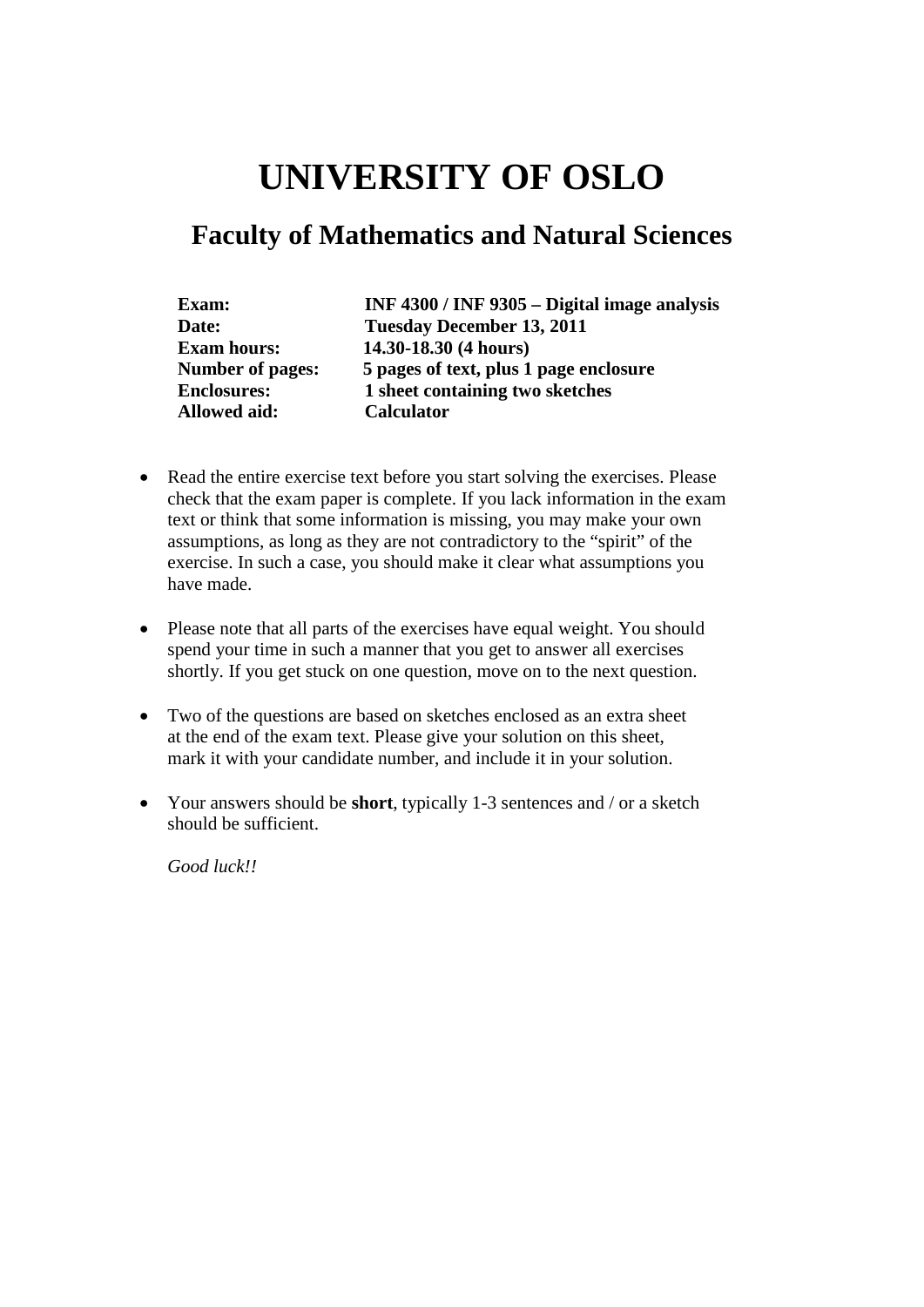#### **Exercise 1: Chain Codes**

You are given the 8-directional chain code and the two objects below.



- a) Chain code the boundary of the  $\Lambda$ -shaped object clockwise from the lower left pixel.
- b) Which technique, based on the 8-directional absolute chain code, can be used to make a description of the Λ-shaped object that is independent of the start point? Demonstrate this by starting at the top pixel of the object, instead of the lower left.
- c) The V- shaped object is a rotation of the Λ-shaped object. Which technique, based on the clockwise relative chain code, will give you the same description of the two objects, independent of the start point? Demonstrate this by starting at the upper left pixel of the V-shaped object.

#### **Exercise 2: Classification**

a) Given a classification problem with 2 classes.

| $\mu_2 = \begin{bmatrix} 0 \\ -1 \end{bmatrix}$ $\Sigma_2 = \begin{bmatrix} 1 & 0 \\ 0 & 1 \end{bmatrix}$<br>$\mu_1 = \begin{bmatrix} 3 \\ 3 \end{bmatrix}$ $\Sigma_1 = \begin{bmatrix} 1 & 0 \\ 0 & 1 \end{bmatrix}$ |  |  |
|-----------------------------------------------------------------------------------------------------------------------------------------------------------------------------------------------------------------------|--|--|
|-----------------------------------------------------------------------------------------------------------------------------------------------------------------------------------------------------------------------|--|--|

Sketch the mean values and the covariance matrices in a plot.

- b) Sketch the decision boundary for a multivariate normal distribution when the classes have equal *a priori* probabilities.
- c) What do we know about the value of the discriminant functions for the two classes at the decision boundary?
- d) The discriminant function for a normal distribution with common covariance matrix is given by the expression

$$
g_i(\mathbf{x}) = \mathbf{w}_i^t \mathbf{x} + w_{i0}
$$
  
where  $\mathbf{w}_i = \frac{1}{\sigma^2} \mathbf{\mu}_i$  and  $w_{i0} = -\frac{1}{2\sigma^2} \mathbf{\mu}_i^t \mathbf{\mu}_i + \ln P(\omega_i)$ 

Assume that the classes still have equal *a priori* probabilities and mean and covariance matrix as given in a). Given two features  $x_1$  and  $x_2$ , give an expression for the decision boundary as a function of  $x_1$  and  $x_2$ .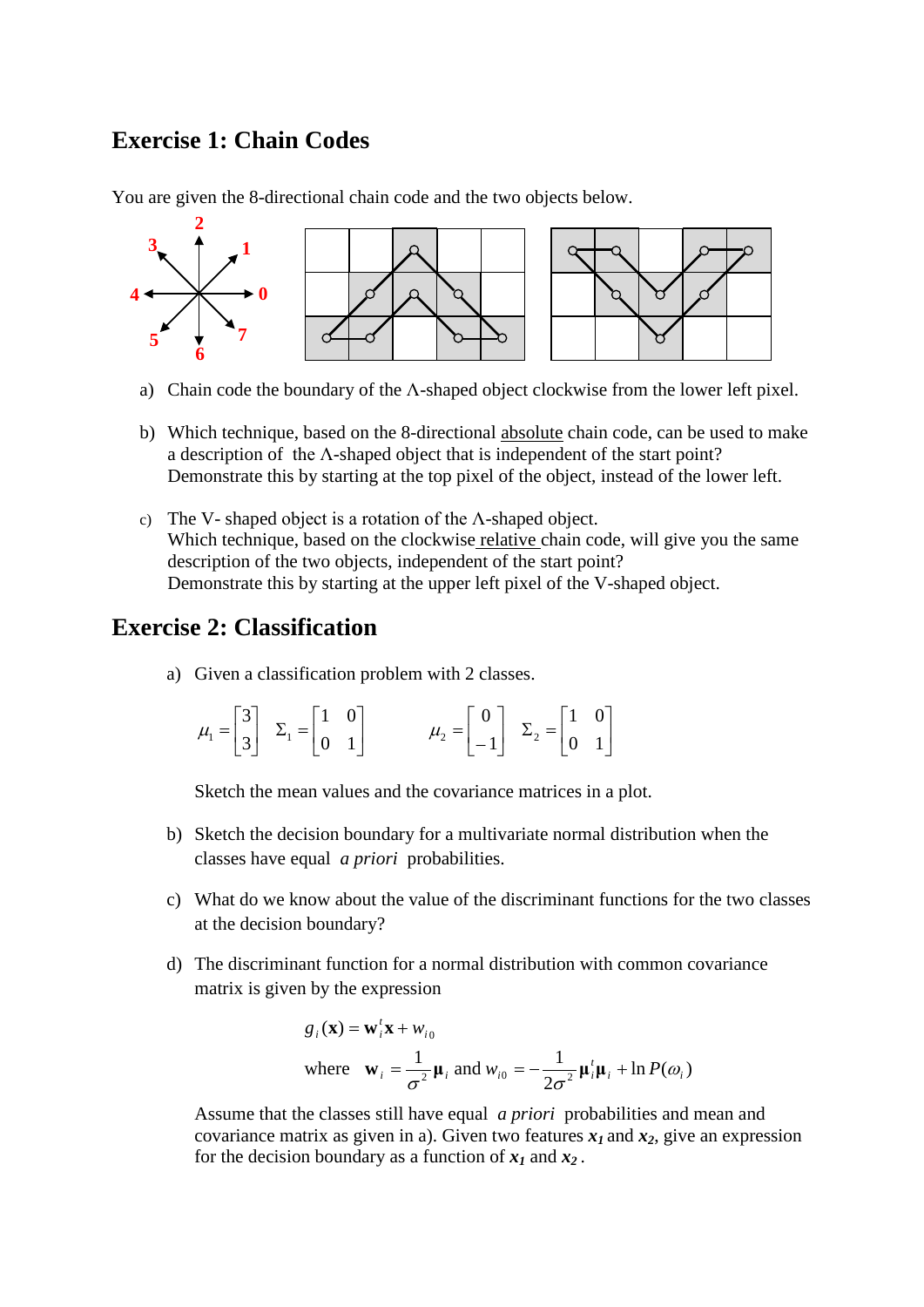#### **Exercise 3: GLCM**

To the right you see a remote sensing image showing both steep slopes, deep valleys, flat grassland, numerous small streams, and some manmade constructions. Two subregions are incircled.

The two texture feature images at the bottom of the page were made using a moving window to compute a normalized GLCM and deriving two features that are using weight functions based on the value of the matrix elements, namely ENTROPY and ASM. The two equations are:

$$
ENT = \sum_{i=0}^{G-1} \sum_{j=0}^{G-1} P(i, j) W_{ENT}(i, j), \quad P(i, j) > 0; \qquad \qquad ASM = \sum_{i=0}^{G-1} \sum_{j=0}^{G-1} P(i, j) W_{ASM}(i, j)
$$



$$
(i, j)W_{ENT}(i, j), \quad P(i, j) > 0; \qquad \qquad ASM = \sum_{i=0}^{G-1} \sum_{j=0}^{G-1} P(i, j)W_{ASM}(i, j)
$$

Where the weights are functions of the GLCM element probabilities, given by two curves:



Left feature image Right feature image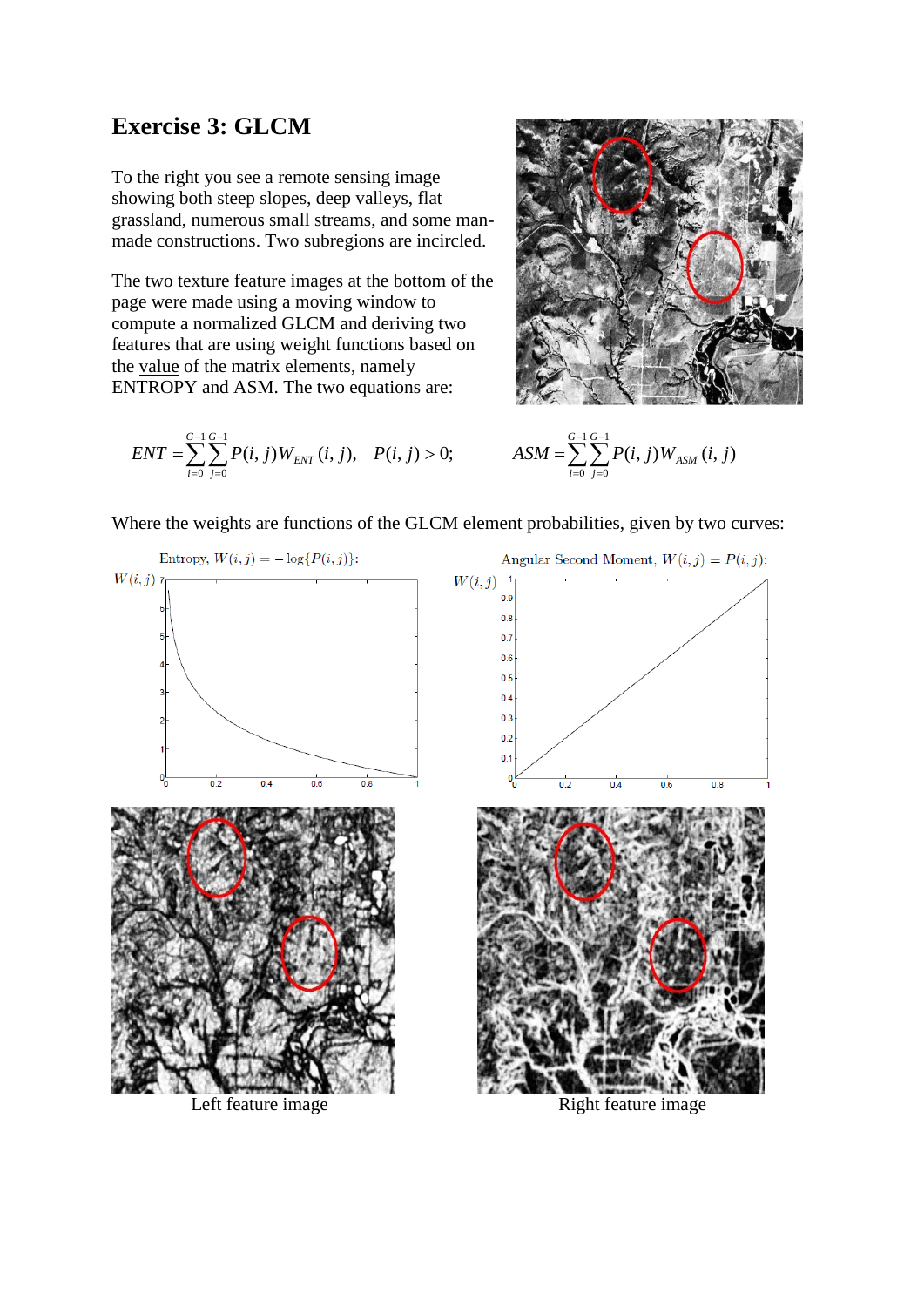- a) A direction invariant normalized GLCM was computed with a pixel offset of 1. Explain the steps of this computation.
- b) Based on what you observe in the circled regions and elsewhere in the two feature images, explain which is ENTROPY and which is ASM, and give some reasons.
- c) There are also GLCM features where the weighting is a function of the element position. Two examples of this are Inertia (INT) and Inverse Difference Moment (IDM), given by

$$
INT = \sum_{i=0}^{G-1} \sum_{j=0}^{G-1} (i-j)^2 P(i,j) ; \qquad IDM = \sum_{i=0}^{G-1} \sum_{j=0}^{G-1} \frac{1}{1 + (i-j)^2} P(i,j)
$$

Discuss the two features in terms of local contrast and homogeneity.

#### **Exercise 4: Morphology**

A gray level image  $f(x, y)$  contains 100 dark objects on a lighter background. The background has varying intensity. The dark objects have a size distribution as indicated in the figures below, showing the histograms of object width and height.



a) Which morphological operation would you use in order to estimate the varying intensity in the image?

- b) What should the structuring element look like?
- c) Let  $g(x,y)$  be the image after a correction of the background intensity, but before segmentation by thresholding. Give an expression for *g(y,x)* given the structuring element and the operation in a).
- d) Let  $h(x, y)$  be the image after thresholding. Which morphological operation would you use to split connected objects in *h(x,y)*?
- e) Which morphological operation would you use to connect fragmented objects?
- f) Given a line in a gray level image. The line has pixel values  $f_1(x,y) = \begin{bmatrix} 1 & 2 & 3 & 4 & 5 & 4 & 3 & 2 & 1 & 2 & 3 & 3 & 3 & 3 & 3 & 3 & 3 & 3 & 3 \end{bmatrix}$

Compute  $g_1(x, y)$ , the result after a morphological opening by a the structuring element [1 1 1]. You can either give a graph, or give the values of  $g_1(x, y)$ .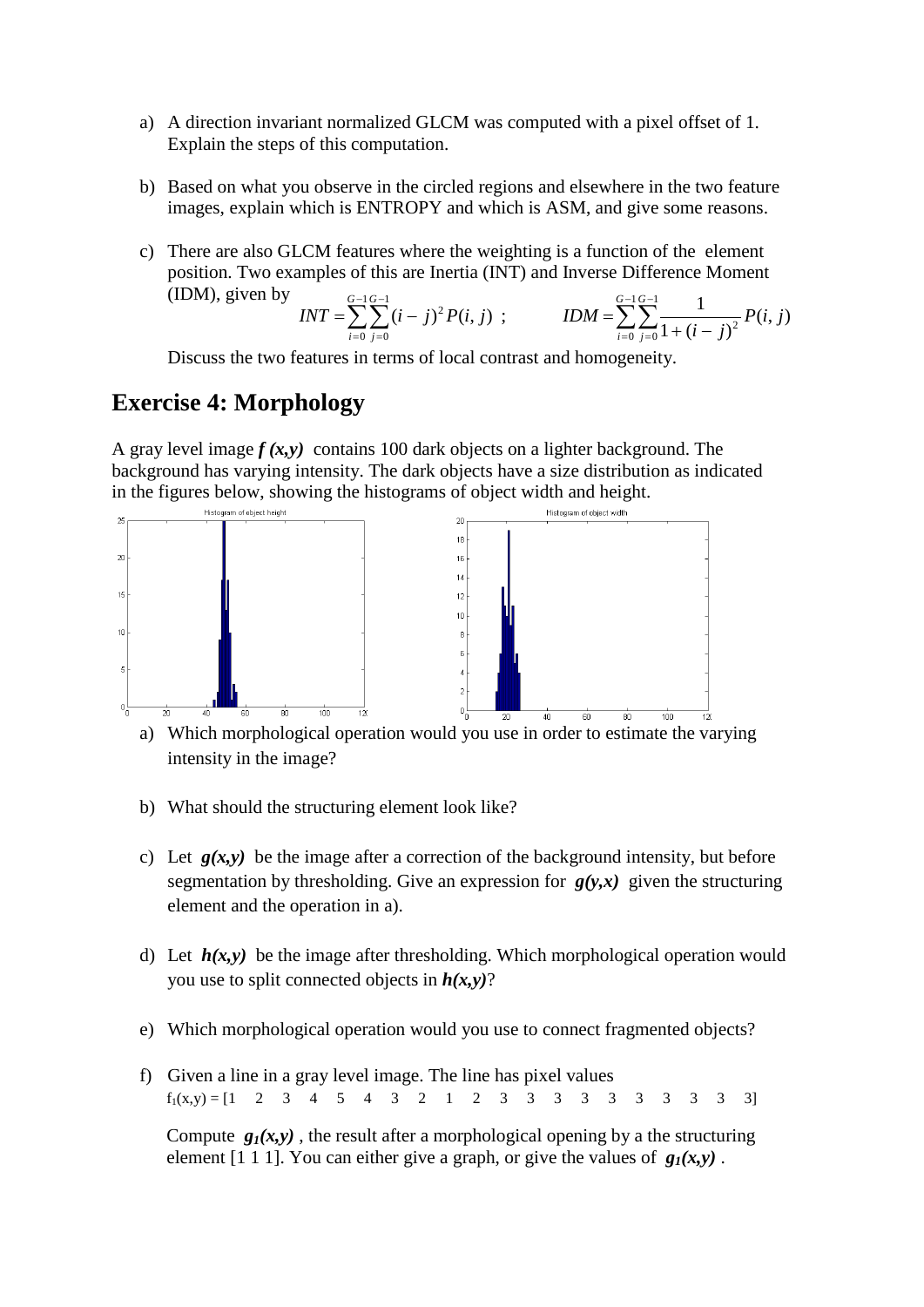#### **Exercise 5: Moments and Hough Transform**

Assume that you have thresholded a gray level image into a binary image  $b(x, y)$ containing a solid object (pixel value  $= 1$ ) and background pixels (pixel value 0). We are going to use general discrete moments  $m_{pq}$  defined as

$$
m_{pq} = \sum_{x} \sum_{y} x^p y^q b(x, y)
$$

- a) Describe a moment-based approach to find the centre of mass of the object.
- b) Assume that the object is rectangular and rotated, located somewhere in the image. Describe a moment-based approach to estimate the orientation of the object.
- c) The normal representation of a line segment in the  $(x,y)$ -plane is given as

 $\rho = x \cos \theta + y \sin \theta$ 

Indicate the parameters  $\rho$  and  $\theta$  in the first sketch of the enclosed sheet.

d) If we translate the origin to the centre of mass of the rectangle, apply a gradient detector to the binary image, and use the "normal representation" Hough Transform, we get peaks in the Hough space illustrated by *red dots* in the second sketch of the enclosure.

Assume that the rectangle has sides *a* and *b* ( $a > b$ ), and has an orientation  $\theta$  relative to the x-axis in the image, where  $-\pi/2 \le \theta \le \pi/2$ .

Please fill in the proper parameters into the seven empty ovals in the second sketch in the enclosure, and give reasons for your choises.

Please remember to mark this enclosure with your candidate number and include it in your solution.

e) What happens to the height of the peaks in the  $(\rho, \theta)$ -plane as the rectangle becomes more like a square?

#### **The following two questions are intended for the PhD-students:**

- f) What is the (approximate) orientation of the rectangle relative to the x-axis of the image, given the positions of the peaks in the Hough space in the sketch? Explain your reasoning, and make a simple drawing of the rectangle in the  $(x,y)$ coordinate system.
- g) Explain what happens to the positions of the peaks in the (*ρ,θ*)-plane
	- a. If the rectangle is turned into a square of sides *s*.
	- b. As the square is rotated through 360 degrees in the  $(x,y)$ -plane.

## *Good Luck !*